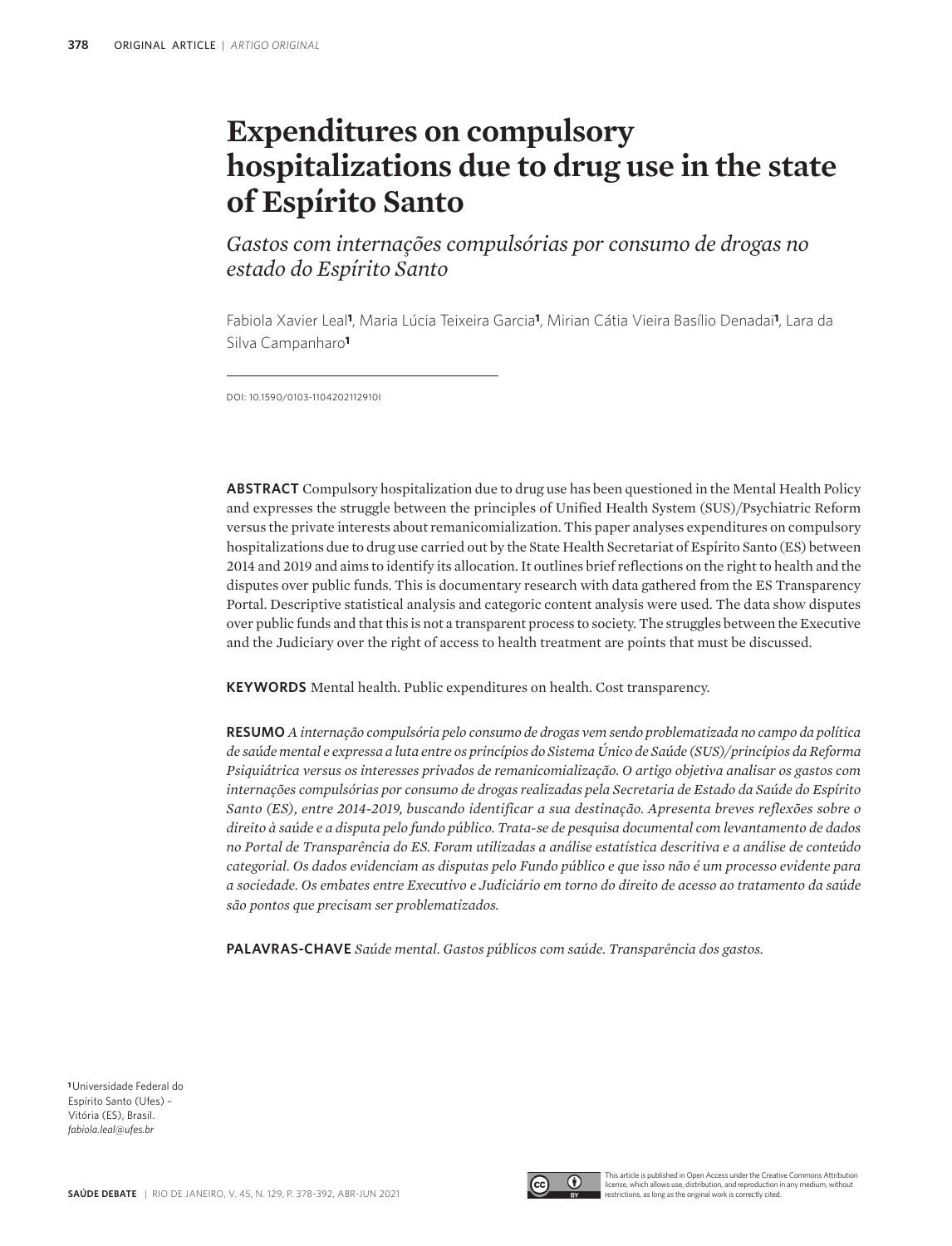### **Introduction**

Compulsory Hospitalization (CH) has been discussed in the mental health policy globally, in Brazil, and Espírito Santo (ES)**1-4**. Sometimes stated as something new, compulsory hospitalization is an old phenomenon. According to a text by the European Commission – Health & Consumer Protection Directorate-General**5**, the involuntary or compulsory hospitalization of people in mental suffering is cited and has involved legal and ethical debates for over a century. What appears more recently is the CH of people under the justification of drug use.

While there are different definitions of forced or compulsory psychiatric treatment, this term is often used when people undergo medical treatment against their own will. The theme is recognized in the national and international legislation, discussing the right to health from the perspective of human rights. In this sense, psychiatry is a clear exception because other medical fields generally do not allow forced treatment. The types of forced treatment of people vary and do not only occur in hospitals – some may be forced to take psychoactive substances in other institutions, including their own homes. Compulsory treatment can be defined as an action that, in theory, would increase the probability of people starting and remaining in treatment**6**. The rules for applying what has come to be called 'treatment' vary from country to country. The Court orders these measures based on the assessments of general medical professionals. More than one opinion is required in some countries, and in others, just one is enough. Also, CH often involves conflicting perspectives: some indicate hospitalization – health professionals and the Judiciary – and others are the target of the action and will have their freedom limited by hospitalization. People undergoing coercive treatment experience it as a severe limitation on their freedom. Many people feel threatened

by decisions made about their lives without their consent. According to Lunze et al.**1**, in most legal systems, the basis of mandatory treatment is the presumption that the individual in question represents a risk to himself/herself or others.

Global evidence indicates that mandatory hospitalization for what is called 'drug addiction' conflicts with the human rights of people who use drugs and is not effective when talking about a possible 'treatment'**2**. In a literature review, these authors highlight that there is no "[...] scientific literature evaluating compulsory drug treatment"**2(2)**, and add:

given the potential for human rights abuses within compulsory treatment settings, noncompulsory treatment modalities should be prioritized by policymakers seeking to reduce drug-related harms**2(2)**.

Advocating for this procedure continues despite the lack of evidence of its efficacy and effectiveness. In legal terms, hospitalization without the patient's consent is provided for in the Brazilian Psychiatric Reform (RP) Law Nº 10.216/2001**7**, according to articles 4, 6, and 9, provided that it is indicated when extra-hospital resources are insufficient, in any of its modalities. This Law defines compulsory hospitalization as determined by the Court and is different from involuntary hospitalization (which takes place without the user's consent and at the request of a third party)**7**.

Coelho and Oliveira**8** alert that how these hospitalizations have been required violates the constitutional principles of human dignity and health, which are also considered fundamental human rights. Considering that law science is grounded on the principle of legality, especially concerning deprivation of liberty, CH is determined only for cases provided for in the Brazilian legislation in force. In other words, it must be based on the hypotheses of the Criminal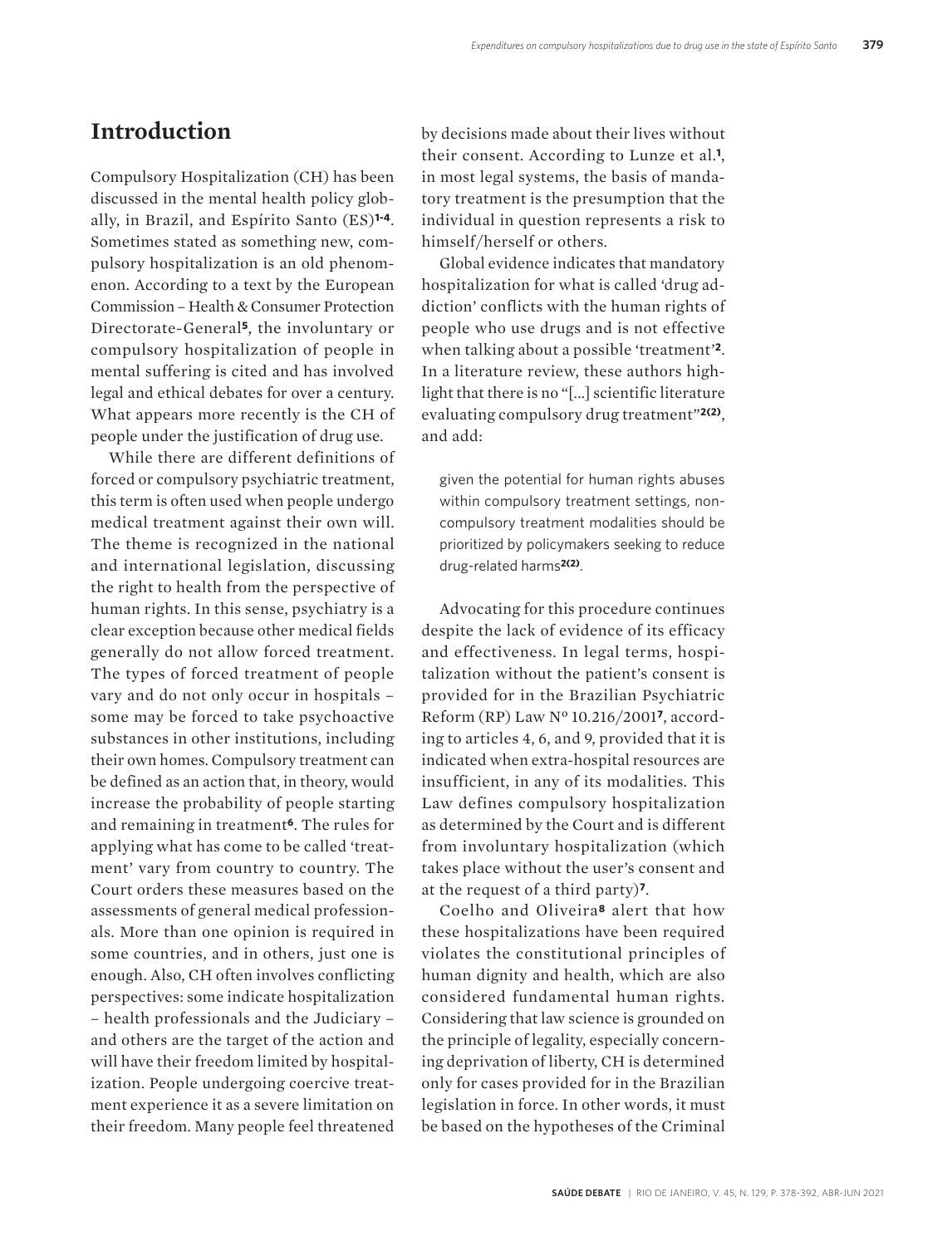Enforcement Law (LEP) (art. 99 to 101)**<sup>9</sup>** and the Penal Code (art. 96 and 99, wording given by Law Nº 7.209)**10**. These articles address the CH of 'patients with mental illness' when they commit an act defined as a crime by criminal Law. In such cases, they will be transferred to custodial hospitals instead of being sent to prison**8**.

However, suppose the elements from the war on drugs are brought up (temporally demarcated at the beginning of the 19th century and reconfiguring itself throughout the 20th and 21st centuries)**11**. In that case, it can be said that the reasons for this public to become targets of compulsory hospitalizations are the most diverse and encompass different interests. Two main discourses stand out: that of the medical-legal statute, which strengthens the biomedical model as the primary scientific paradigm, with a specific conception of the body devoid of its social, cultural, racial, and gender determinants**12**; and the moral-legal discourse, which presents the faith-mediated strategy as an alternative to overcoming. From this perspective, we observe a growing movement of psychiatric clinics that stand as alternatives to the difficulties in accessing places in the public system. In the Brazilian case, this discourse occurs in expanding Pentecostal churches – the main organizers of Religious Therapeutic Communities (RTCs).

Here, the growth and strengthening of two types of institutions stand out in the context of remanicomialization of the National Mental Health Policy underway in the country, which is part of a general project to dismantle the Unified Health System (SUS)**13**. Thus, the thesis that the expenses with CH of drug users express in themselves the struggle between the principles of the public and universal SUS and those of the Brazilian anti-asylum PR versus the private interests of remanicomialization is advocated.

This text presents reflections articulating the institutions that carry out CH, the right to health, and the dispute for public

funds to decipher this phenomenon. Then, the methodological procedures and the analysis of expenses with CHs in ES will be presented. Therefore, this paper aims to analyze the expenses with compulsory hospitalizations due to drug use carried out by the State Health Secretariat of Espírito Santo (Sesa) from 2014 to 2019 to identify its allocation. Or, as in the words of Gilson Carvalho**14**, the question is: where does the CH money go in ES?

We start from the thesis that, on the one hand, there is a dispute between those who defend PR with the offer of care by the SUS for harm reduction and those who advocate for hospitalizations focused on abstinence. On the other hand, we observe disputes in the very field of these private institutions. In other words, psychiatric clinics compete for funding with the Therapeutic Communities (TCs), and both have allies and supporters in the three spheres of government and several non-governmental associations.

# **Private institutions for compulsory hospitalization and competing for public funds**

The TCs in Brazil have pressured the State to access public funds**15**, supported by an evangelical bench**16** in the National Congress**17**. The establishment and strengthening of these fronts and federations occurred in the context of the Dilma government (first and second mandates), which defended the idea of a crack 'epidemic', reinforcing the moral and conservative discourse.

The Brazilian Psychiatric Association (ABP) is also active in this regard. It advocates the lack of scientific evidence of the effectiveness of the type of treatment offered in RTCs but defends a traditional perspective centered on the biomedical model. That is, the action of the TCs is not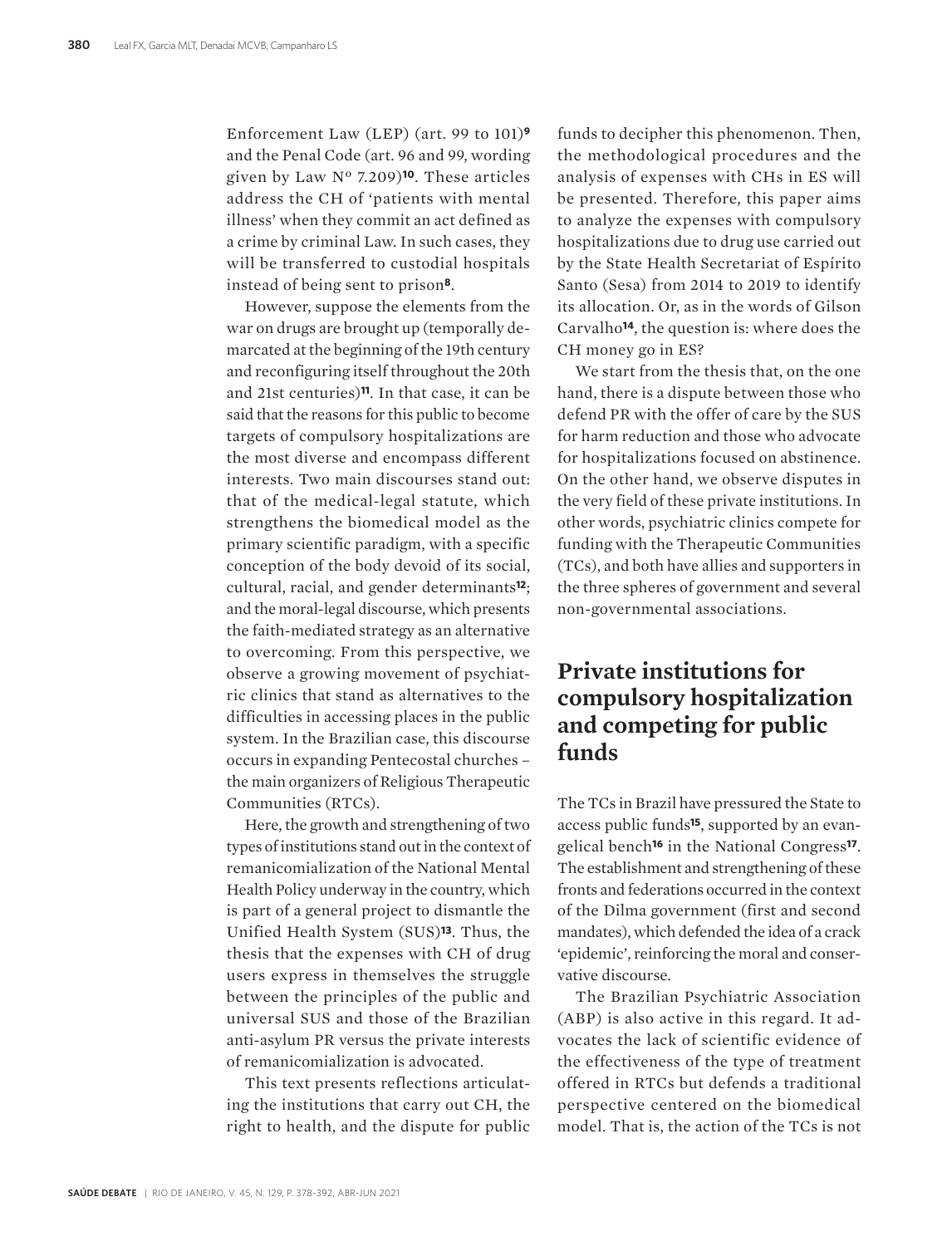due to the lack of scientific proof of the proposed 'treatment' they promote, but, above all, competing for public resources, so that, around abstinence – defended by TCs and the ABP –, what differentiates them is the explanatory discourse of the phenomenon adopted by each one.

Also, the 'new' Drug Law 2019 (Law Nº 13,840)**18** considered only two types of hospitalization in art. 23A (§ 3): voluntary and involuntary. It does not employ the word 'compulsory' in the text. However, it maintains the idea that this second modality – involuntary – takes place without the person's consent, at the request of a family member or legal guardian or, in the absolute absence of this, a public servant in the field of health, social assistance, or public agency that are part of the National Drug System, determining how it should take place (§ 5). This law prohibits any hospitalization in TCs (§ 9)**6**. In other words, these regulations signal the Brazilian government's stance on the issue through several prerogatives, including the non-liberation of any drug in the country, the CH of chronic users, and stricter punishment for small traffickers.

Since Law Nº 11.343**19**, which is still in force (even with some repeals and amendments by Law Nº 13.840/2019**18**), care and social reintegration of drug users and dependents could be carried out both by SUS services and by private institutions and nonprofit civil society organizations (art. 3). In other words, these institutions, such as TCs and psychiatric clinics, became eligible for public subsidies, such as fiscal and financial benefits (art. 24).

There is evidence of a diachrony in the direction of the policies implemented by the Brazilian State in mental health, and, even with the expanded public system, the private sector is preserved as a supplement, so institutions' dispute for public funds**<sup>20</sup>** is escalated and could lead to the underfunding of the Psychosocial Care Network (Raps) services. This is because the public fund plays an active role in macroeconomic policies and is essential for productive accumulation and social policies, particularly social security. Thus, it has a relevant role in keeping capitalism in the economic sphere and ensuring the social contract**21**.

The financing of Brazilian mental health is far from reaching the goal proposed by the World Health Organization (WHO) (5% of the general health budget)**22**. Furthermore, the Ministry of Health (MS) informs that the existing service network covers 72% of the field's demand**23**, leading to the denial of the principle of universal access daily. This historic health policy (and mental health) underfunding undergoes a new inflection: Constitutional Amendment 95, which imposes health underfunding**24**, with a freeze on social spending for 20 years. Thus, this context of intense attacks on social rights only exacerbates the contradictions and the deleterious effects of the crisis of capital, which affects more explicitly some layers of the working class.

People who use drugs and demand intervention in health are part of this setting. In many cases, CH is offered to them, which is consolidated as the main alternative, showing an invisible dimension of drug consumption, not always easy to be identified outside the walls of the services that perform this procedure or Judiciary rooms. This amazement today at the so-called growth of these CHs is the partial visibility they currently assume. Partial because it is subsumed that the logics of capital, its predatory and limitless expansion, must be deciphered, discovering and understanding these barbaric times**25**.

The right to health implies the offer of health care services and supplies. It is a social right and encompasses the individual and group dimensions for its realization. This right to health is recognized and related to human dignity, so that its incorporation into laws, public policies, and jurisprudence also reflects the tensions and perceptions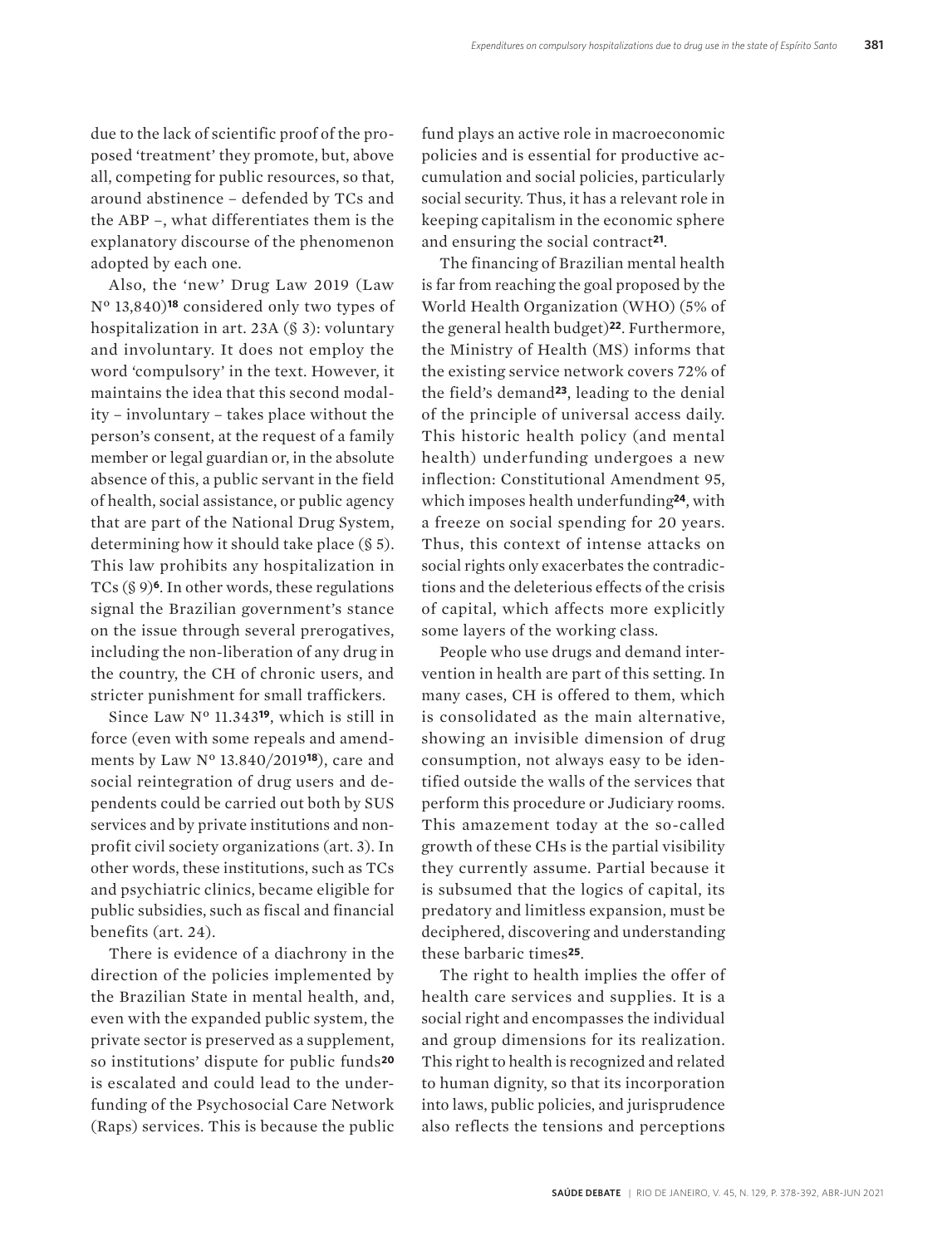about the definitions of health and disease, how this should be achieved, the rights of the population, and the responsibilities of the State**26**. In the Brazilian reality, the right to health is expressly provided for as a social right under the 1988 Federal Constitution, in art. 196**27**, according to the expanded concept of health formulated by the VIII National Health Conference held in 1986**5**.

In this setting, the legal demand in the health field reflects an attempt to approach or implement an aspect of this right, which is access to the material means to achieve it**28**. Far from intending to exhaust the theme, we recognize that the term 'judicialization' is polysemic**29**, and here we seek an approximation with the debate on the right to health and the judicialization of life when the object in question is mental health. However, the reflection is not exhausted in this debate. It requires understanding the practical consequences of judicial decisions on individual demands and how the Court has sought to define which values currently contextualize the right to health**30**.

In this attempt, under the argument of preserving drug users to ensure their health, CH has been the primary justification pointed out by both the Judiciary and health professionals. However, as highlighted by Ventura et al.**28**, the expansion of this role of the Justice System affects the life of individuals targeted by the measure and management. There is a risk of developing the legal route as the primary means to secure access to 'treatment' and, in this sense, causing significant damage to the (individual and collective) effectiveness of the right to health**31**.

One element of this transition from health to the right to health is that the latter involves the satisfaction of an individual or private dimension. Individual, in the sense of respecting subjectivities, personal rights, and freedoms; and collective, in the sense of ensuring that this individual well-being has an acceptable cost to society. In other words, when trying to reconcile individual and group interests

based on the fulfillment of the State's duties to protect the health of all, restrictions on the freedom of some may be necessary to achieve a specific collective good or social interest. The controversial issue in this conjunction is the legitimacy of the norm that restricts individual freedom, correlated to the idea of what is meant by a fair law. When relating to the Executive Branch, demanding that it comply with a certain measure, the Judiciary has caused a strong tension on the Judiciary's legitimacy and technical or legal-institutional competence to decide on how the Executive of health must fulfill its task**28**. This comes with the grievance that the Judiciary, in general, is limited to determining compliance with the measure indicated by the claimant, supported by a medical prescription.

In general, this discussion has been carried out in several studies on the judicialization of health, highlighting those that emphasize the adverse effects of this type of demand in the management of health policies. This type of intervention in the SUS would allegedly deepen inequalities in access to health, favoring specific segments and individuals over others, while individual needs or specific groups would be met at the expense of the needs of other groups and individuals**32-34**. Other studies**35** point out the deficiencies and insufficiencies of the Brazilian Health and Justice systems to respond satisfactorily to the new and growing health demands. However, in the perspective adopted in this paper, the phenomenon involves other political, social, ethical, and health aspects, which go far beyond the legal and management, and governability component of public services. This debate must be conducted considering the principles of comprehensive care, universal access, and bioethics, so dear to the SUS.

The Judiciary Branch has been concerned with this phenomenon and has proposed some measures to debate and address health judicialization**36**, highly motivated by the demands for high-cost medicines. The current legal debate harbors different positions on the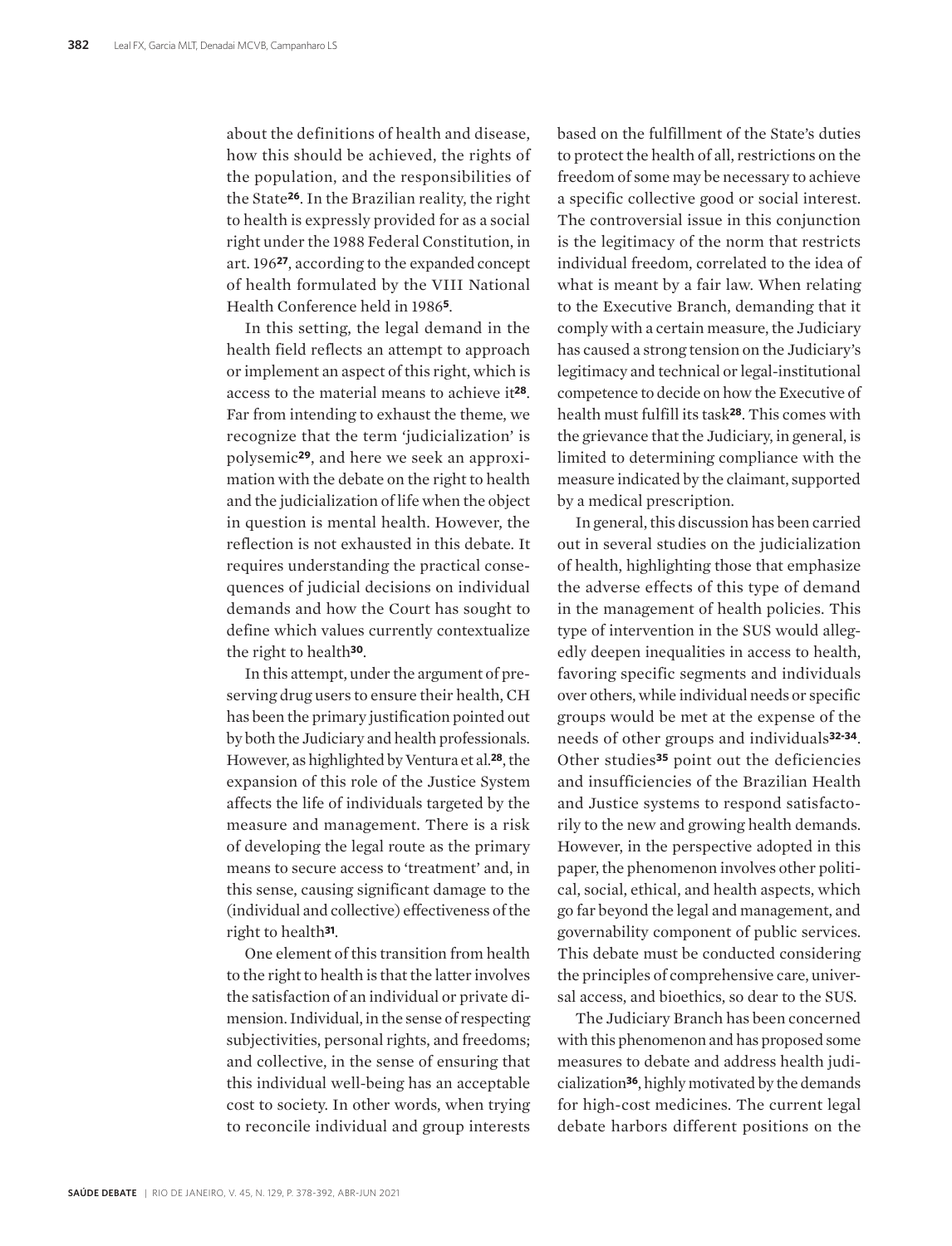effectiveness of the right to health and on the analysis of the possible action by the Judiciary in determining measures to be followed by the SUS. We can highlight some as follows: a) one position understands that the effectiveness of this right should be restricted to services and supplies available from the SUS, determined by the public manager; b) another argues that the right to health implies a guarantee of the individual's right to life and physical integrity, and the Judiciary should consider the absolute authority of Medicine, which issues its opinion in the lawsuit; c) and the third position understands that the effectiveness of the right to health should be as broad as possible, and the Judiciary should consider rights, assets, and interests at stake, in order to establish the content of the provision owed by the State**28**.

This third position, argues Leivas**37**, is the most adequate to the understanding between Health and Law in the search to secure the citizen's access to justice and health. In this case, the judge should consider several aspects, such as whether the therapeutic alternatives offered by the SUS can meet the needs of those who demand it and whether the individual medical prescription required, compared to what is available in the SUS, is supported by scientific evidence. This position seems to be the most appropriate for other authors and can be conducive to reducing the legal demand itself. It is based on a false idea of a crack use epidemic that the court decisions of the hospitalizations addressed here are justified.

If there is an understanding that the consumption of psychoactive drugs is cultural, the reasons for this use are attributable to several social needs. These reasons are socially determined and transform the way individuals relate to different psychoactive substances, changing their meaning and consumption patterns. Therefore, this use can occur in different ways: associated with scientifically proven indications; arise from self-administration; be sporadic; specific; recreational; or harmful. Thus, these distinctions (most commonly referred to as

'use and abuse') will not be addressed in this article. However, it is necessary to consider that the 'harmful or non-harmful use' of psychoactive drugs results from interactions involving the substance, the individual, and the particular social conditions. By dualizing what is licit and illicit, the drug prohibition paradigm prohibits individuals from their consumption through prejudice and stigma, focusing on excessive repression of drugs (and the subjects relating to them), regardless of the relationship of individuals with drugs and assuming that there is a demand for interventions in any situation. Conversely, by harm reduction (grounded on the SUS), we have the principle of respect for drug users for the right to their consumption of drugs. This right is sometimes protected in the legislation in force, even in cultures where the legislation in force does not prohibit the individual from the personal use of any product or substance, even if they are supposedly harmful, as in the case of the Brazilian legislation and many other countries**38,39**.

Therefore, in this normative context (which is related to a particular conception of this drug use), it is appropriate to question whether the population, when accessing the Judiciary and inflating the Executive with excessive demands for CH, generates inefficiency to management or whether these managements are previously inefficient when it comes to offering Raps services, although this alone is not the only determinant, and whether this phenomenon in mental health, in particular, due to the issue of drugs, can be considered as a legitimate resource for closing the gap between access to health rights or has been a resource that ends up violating other rights.

### **Methods**

This is documentary research with a survey of data available on the Espírito Santo Transparency Portal**40**, a tool developed in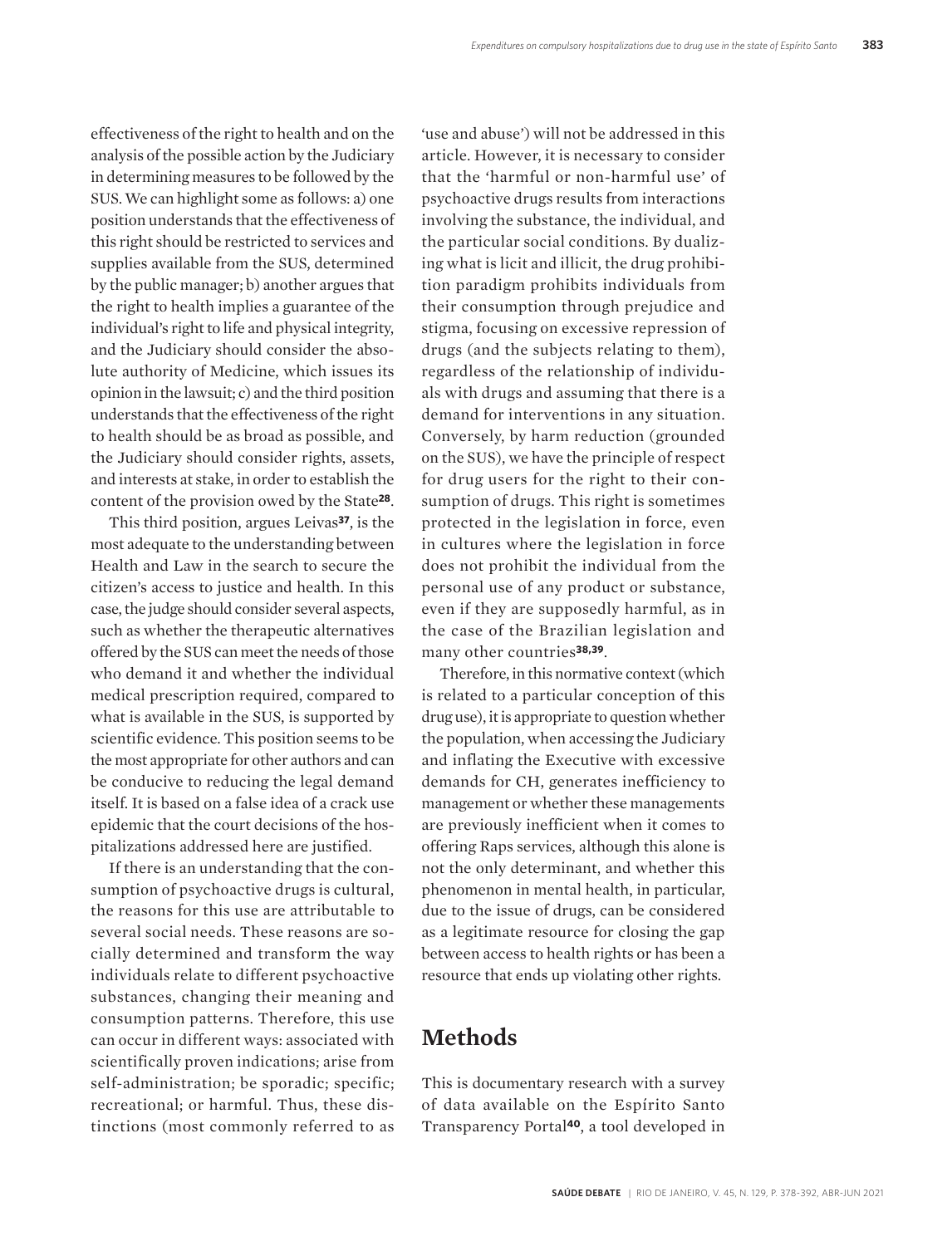2009 to disseminate the public data necessary for social control. Data referring to hospitalization payments for people who use drugs by court order were accessed on the portal – 'beds for mental disorders and chemical dependence'. Hospitalization data were also collected: length of stay, institution data, and the amount paid for each. As an ethical procedure, any data identifying the subject was preserved to guarantee the anonymity of these people. The regulations that instruct the CH at Sesa were also organized (*table 1*):

Table 1. List of Sesa's regulations on forced hospitalization in mental health/alcohol and drug beds, by year, government, and content. Espírito Santo, 2010-2019

| <b>Document</b>                                                                                          | Year | Government             | Content                                                                                                                                                                                                                                                                                                                                |  |
|----------------------------------------------------------------------------------------------------------|------|------------------------|----------------------------------------------------------------------------------------------------------------------------------------------------------------------------------------------------------------------------------------------------------------------------------------------------------------------------------------|--|
| Sesa Ordinance nº<br>237-R32 (revoked by<br>Sesa Ordinance Nº<br>$32 - R$ ) <sup>28</sup>                | 2010 | Paulo Hartung          | Establishes that the Health Care Establishments must file<br>the form established by Sesa to apply for the initial or the<br>renewal of Health Licensing.                                                                                                                                                                              |  |
| SESA Ordinance Nº<br>155-R30 (revoked<br>by SESA Ordi-<br>nance Nº 59-R, of<br>31/10/2017) <sup>27</sup> | 2013 | Renato Casa-<br>grande | Regulates and establishes criteria for the functioning in the<br>state territory of specialized clinics/mixed inpatient units<br>that provide care services to people with biological impair-<br>ment, mental and behavioral disorders, including those<br>resulting from the use, abuse or dependence of psychoac-<br>tive substances |  |
| Sesa Ordinance Nº<br>$090 - R$ <sup>29</sup>                                                             | 2014 | Renato Casa-<br>grande | Defines the criteria for the hospitalization of patients in<br>Specialized Clinics in the state of ES.                                                                                                                                                                                                                                 |  |
| Sesa Ordinance Nº<br>$32 - R^{28}$                                                                       | 2015 | Renato Casa-<br>grande | Provides for the health licensing of establishments/services<br>of interest to health surveillance in the state of ES.                                                                                                                                                                                                                 |  |
| Sesa Ordinance Nº<br>59-R27                                                                              | 2017 | Paulo Hartung          | Regulates and establishes criteria for the functioning of spe-<br>cialized inpatient clinics that provide care services to people<br>with mental disorders and needs arising from the use of<br>crack, alcohol, and other drugs in the state territory.                                                                                |  |
| <b>Accreditation Notice</b><br>Sesa/SASS/Gecorc/<br>NEC/N 00626                                          | 2018 | Paulo Hartung          | Accreditation of private (profit and non-profit) institutions<br>providing health services, interested in participating, in a<br>complementary way, in the SUS of the state of ES (Article<br>24 of Law Nº 8.080/1990).                                                                                                                |  |
| Law Nº 10.98724                                                                                          | 2019 | Renato Casa-<br>grande | Regulates procedures to be adopted by doctors and dentists<br>linked to the SUS in the state of ES, in the prescription of<br>medicines and the request for tests, health procedures, and<br>forced hospitalizations that will be provided by Sesa.                                                                                    |  |

Source: Own elaboration.

All this information was organized so that it was possible to identify the institutions that hospitalize, the amounts they received, the distribution by health region, the concentration in certain municipalities in ES, and how this is in line – or not – with existing regulations. As

for the time frame (2014 to 2019), the choice was based on information from Sesa, which made available data on these admissions in the Secretariat's system only in 2014. Descriptive statistical analysis and categorical content analysis were used**48** to analyze data.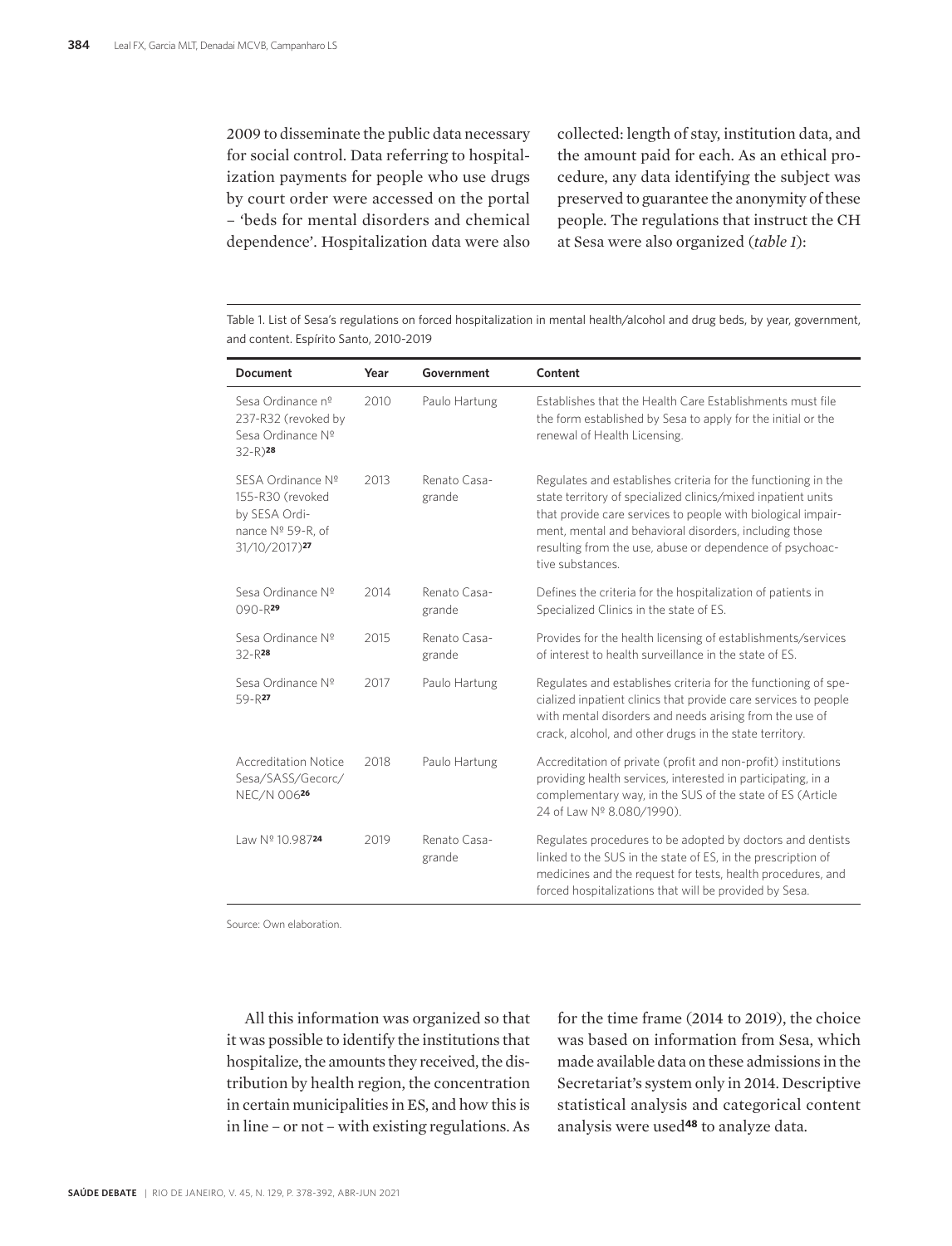# **Compulsory hospitalizations for drug use in the state of Espírito Santo: where does the money go?**

ES has 78 municipalities, primarily small ones, that have been organizing the RAPS in the four health regions (Metropolitan, North, Central, and South) (*figure 1*)**49**, according to SUS guidelines/norms. However, there is still disproportionality of actions

and services in these health regions, as shown by previous studies**50-52**. In the case of spending on judicialization, these resources are not included in the Annual Health Plans or the Annual Budget Laws (LOA) of the state of ES. Sesa's funds for this judicialization are identified as Source 010400000, Health Actions and Services (0104), Activity 20.44.901.10302.0047.4705. Between 2015 and 2018, 40,000 cases were received, and R\$ 350 million were spent on health judicialization in ES53.

Figure 1. Master Plan for Regionalization of the State Health Secretariat with the Health Regions of the state of ES



Source: Transparency Portal**40**.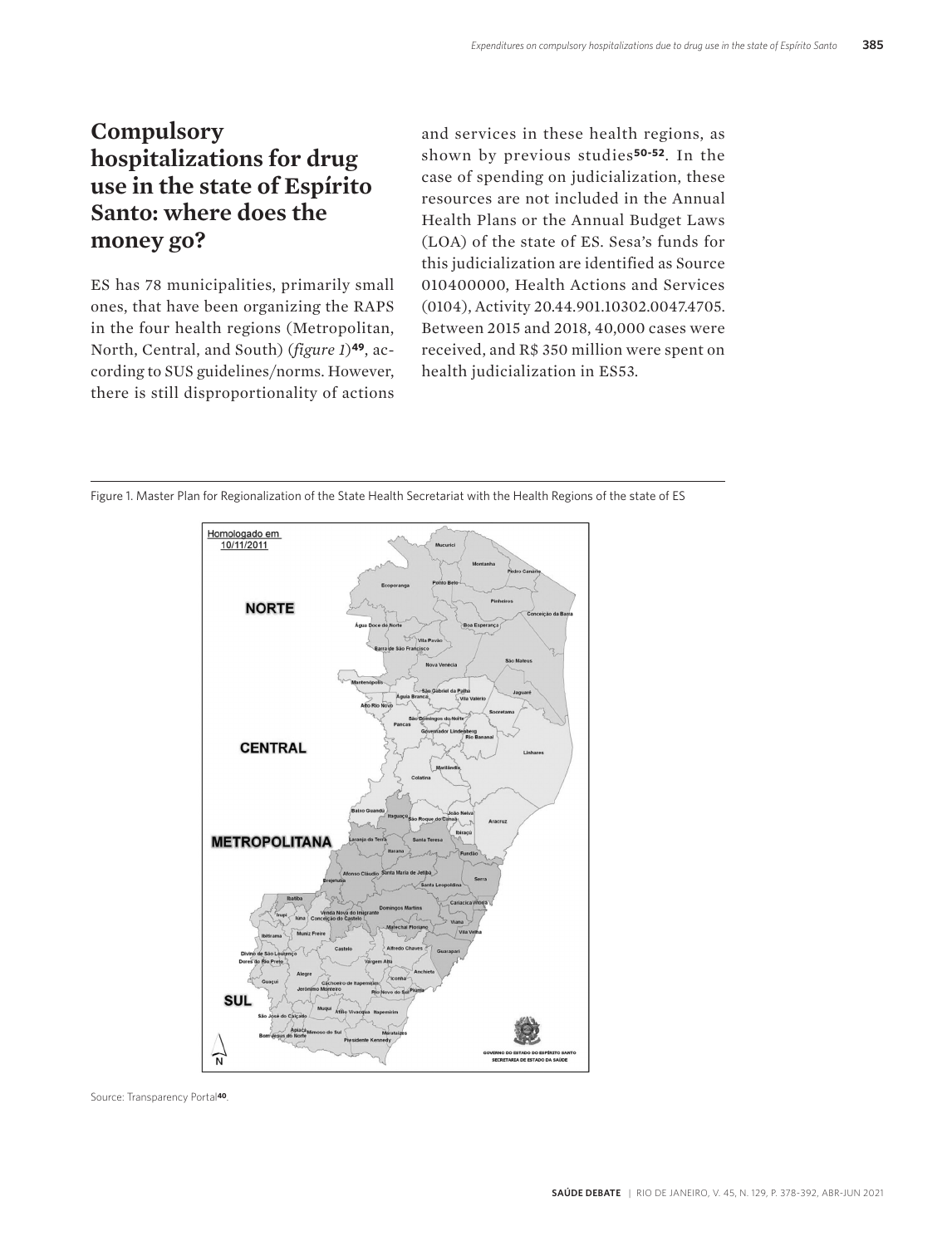The 'Sesa 2015-2018 Management Report'**53** presents an item, 'Health Judicialization', highlighting that this phenomenon has distorted the republican principles of equity in the SUS**47**. This item imposes unscheduled care costs on the manager, higher administrative costs to manage deadlines, and the legal burden of Court decisions. The situation is a matter of concern for state health, and although funding data are not detailed in the Report, 40 people were recruited in four years to join a sector that only addresses court orders**47**. Another aspect is the number of processes, and although the allocation is not specified, approximately 35% of R\$ 350 million was allocated to CH.

The Secretariat implemented a set of actions in the definition of regulations for the accreditation of private institutions (Ordinance Nº 090-R and Nº 59-R)**44,45**

aimed at the CH of drug users, from 2014 to 2019. No admissions to TCs and prioritizing accredited clinics were among the targeted actions. CH outside the SUS network would only be justified by 'the lack of beds to meet the patient's needs and the insufficient or depleted installed capacity in the SUS network' ( justification found in CH processes).

Regarding the CH data from 2014 to 2019 (six years), the expenditure jumped from around R\$ 13 million (with a deflated value of around R\$ 19 million) to R\$ 39 million (with a deflated value of around R\$41 million) (*graph 1*). These data were accounted for considering the sub-element of expenditure Code 4681 – Health sector Court orders – beds for mental disorders and chemical dependence. In other words, it also contains hospitalizations for alleged mental disorders unrelated to drug use.



Source: Own elaboration based on the Espírito Santo State Transparency Portal in 2019**40**. Note: Values deflated for April 2020 by the IGP-M (FGV), using the citizen calculator.

All resources refer to the purchase of beds in private institutions, whether nonprofit or not, except for one public institution (Association of SE Public Employees), which received around R\$ 25,000 in just one

year (2015). These resources derive from the Comprehensive Health Care Program as a complementary assistance action to the public network. Therefore, all payments are justified by the Court rulings with a tender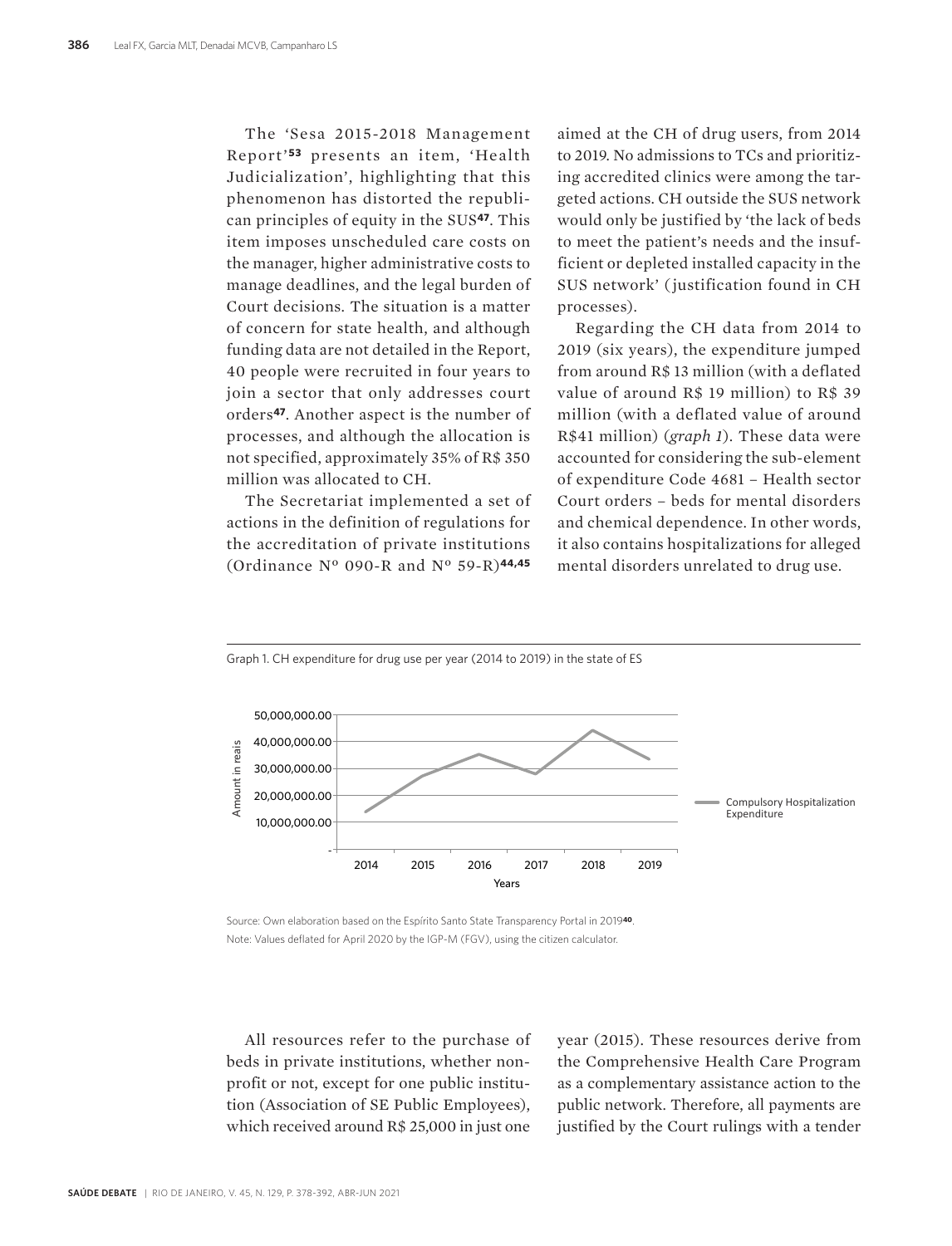waiver, with the State Health Fund as the managing unit, from Source 104 (Health Actions and Services). Sesa has information about the beds available in existing private institutions and starts to buy these beds, considering that the Court orders generally establish a reduced period (around 24 to 72 hours) for the manager to meet the demand. This search must be done by the regulatory professional (doctor) when the SUS does not have an available bed, and he is responsible for judging and deciding on each case (Ordinance Nº 2.048/2002/MS)**54**.

As for the amounts paid for hospitalization, although regulation has been in place since 2013 on the operating criteria for institutions, the amounts were regulated only in 2018 through an accreditation notice (*table 2*). Before this, payments were made with different daily rates based on prices presented by institutions available in the market. Even with the regulation of daily rates from 2018, a persistent contradiction has always been brought about: the length of time people were hospitalized in these institutions contradicts the regulations on the length of stay. One of the institutions analyzed as an example (which received resources for four years), 72% of the 172 people admitted as CH stayed at some point for more than 60 days during their hospital stay, and we had some people whose stay reached a year uninterruptedly.

| <b>Document</b>                                 | Daily rate                                                                                                                                                       | Number of beds                                                                                                                             | <b>Maximum hospitalization time</b>                                                                                                |  |  |
|-------------------------------------------------|------------------------------------------------------------------------------------------------------------------------------------------------------------------|--------------------------------------------------------------------------------------------------------------------------------------------|------------------------------------------------------------------------------------------------------------------------------------|--|--|
| SESA Ordinance Nº 155-<br>R/201330 (revoked)    | Did not establish                                                                                                                                                | Did not establish                                                                                                                          | Maximum two months                                                                                                                 |  |  |
| SESA Ordinance Nº<br>090-R/201429               | Does not establish                                                                                                                                               | Does not establish                                                                                                                         | Maximum two months, with the<br>possibility of a justified extension,<br>for another month, totaling 90<br>days of hospitalization |  |  |
| NoticeSesa/SASS/<br>Gecorc/NEC/<br>Nº006/201826 | *1-60 days - R\$ 398.00<br>* 61-90 days - R\$ 318.40<br>After 60 days of hospital-<br>ization, the daily rate will<br>correspond to 80% of the<br>initial value. | Maximum two months.<br>with the possibility of a<br>justified extension, for<br>another month, totaling<br>90 days of hospitaliza-<br>tion | Maximum two months, with the<br>possibility of a justified extension,<br>for another month, totaling 90<br>days of hospitalization |  |  |

Source: Own elaboration.

\* Daily hospitalization rate per number of hospitalization days.

As for the allocation of resources, 36 institutions received for CH in this period (*graph 2*), and four of these received it every year.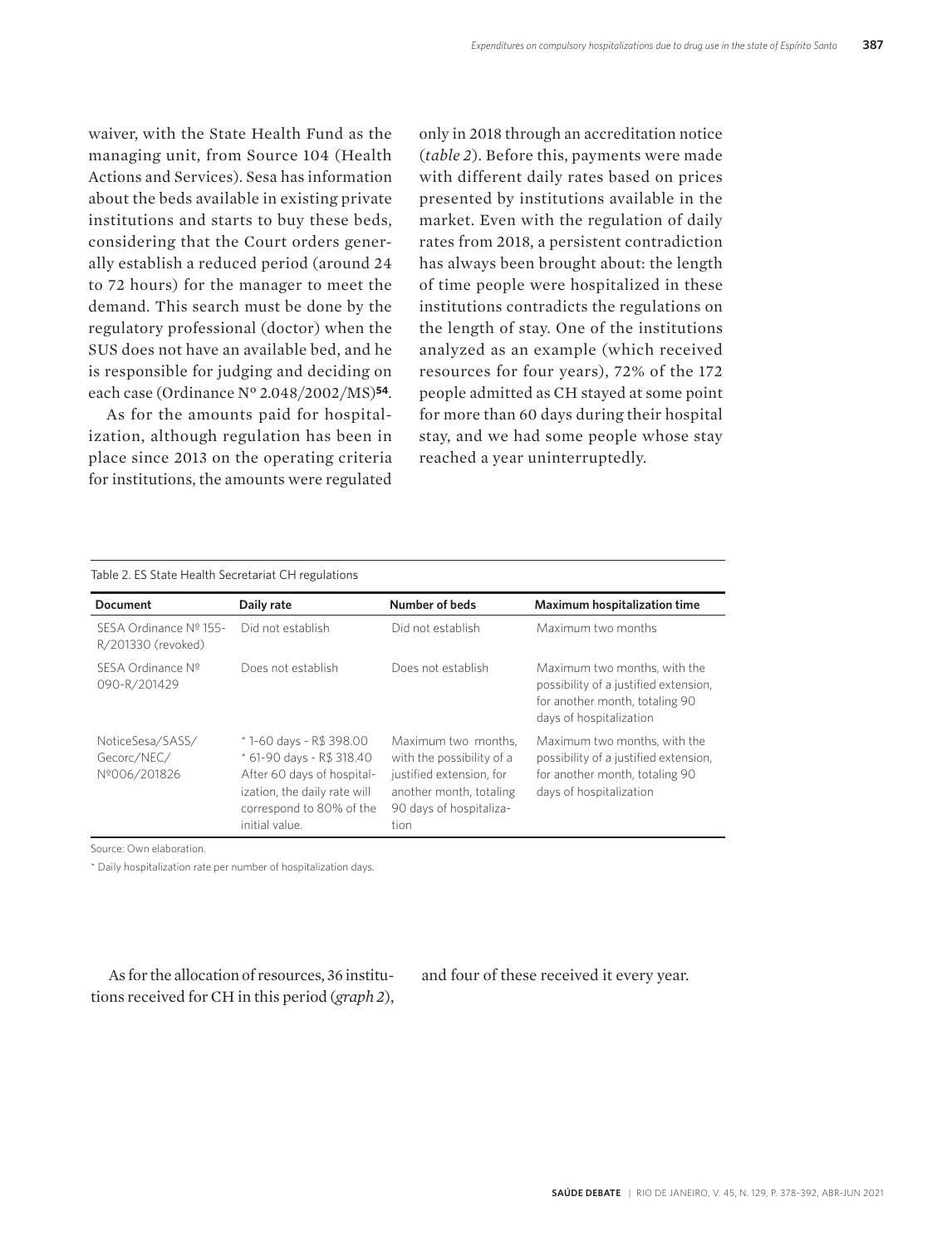

Graph 2. Number of institutions that received CH funding per year (2014 to 2019) in the state of ES

Source: Own elaboration based on the Espírito Santo State Transparency Portal in 2019**40**.

About the percentage received by each of these institutions, of the 36 institutions, six stand out for receiving the highest portion funds in this period, which corresponds to more than half (59.6%) of the resources used for CH, and they are: Espaço Vivere Saúde (16.9% of funds); Espaço Viver (9.7%); Instituto Nova Aliança (9.6%); Green House Clinic (9.6%); Vitalle Clinic (7.4%); and Life Recovery Center (6.0%). The first differed from the others as it received more funds for four years (2014, 2017, 2018, and 2019) – BRL 31,078,802.95. This institution, called Espaço Vivere Saúde LTDA, is located in the municipality of Anchieta, in the south of the state, and its partner-owners are entrepreneurs from other branches in ES. They are also part of an Association of Psychiatry Clinics in the state of ES, created in 2019. The clinic has a branch – Clínica Vivere Infância e Juventude – in the same municipality that received funds in 2014 and 2019, totaling R\$ 36,450,943.10, which corresponds to 19.4% of the total expenditure.

As for the location of the 36 institutions, only one is located outside ES (in São Paulo – Hospital Santa Mônica, which received an appeal in 2016 for the admission of two adolescents). Distribution by health region was as follows: 62.8% in the Metropolitan region, 34.3% in the South region, and 2.9% in the

North. The concentration in the Metropolitan region ratifies previous studies**50,51**.

Regarding the year these Clinics were founded, 41.6% were created after 2011; 19.4% emerged between 2000 and 2010; and 11.1% were established before the 2000s. This information was not found for the others. The emergence of new institutions follows the rise of state payment by judicial measure. This phenomenon is not isolated from the country's social, cultural, and political situation, a time when the appeal, especially in the media, presents hospitalization as the primary means of 'minimizing family problems' caused by drug use. Also, the SUS network, which is not fully implemented in the territories, marks a void of services in various state regions.

## **Final considerations**

The data showed the disputes over the public fund without necessarily making this process evident to society. Monitoring the expenditure of public health policy resources with CH exposed the clashes between the Executive and the Judiciary regarding the right of access to health care. The disputes between the State Mental Health Coordination actions for the regulation of this process and the limits that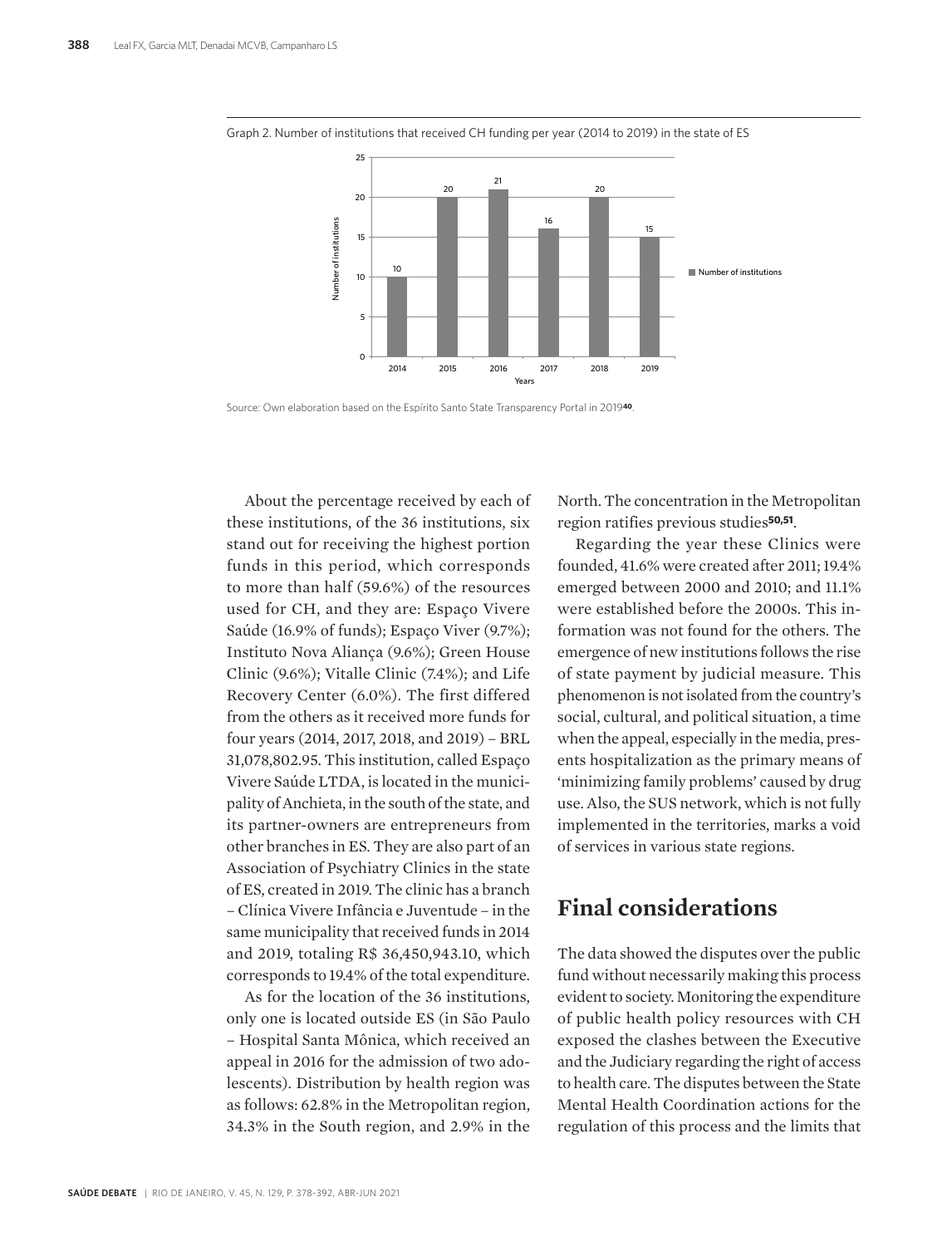this imposes on Secretariat technicians were also highlighted. Despite the efforts made by Sesa's mental health sector to minimally regulate these processes, whether by the amounts paid for daily rates, or by the technical opinions of the Secretariat's professionals, or by regulating a maximum length of stay, among other measures, we note that the gaps between what should be done (ensuring compliance with legal regulations) and what actually occurs traverse varied and complex dimensions, which transcend the norm itself and the attributions of those who should have a certain amount of control to regulate, apply, and monitor this compliance. Also, oversight bodies, such as the Public Prosecutor's Office and public policy management councils (such as health and drugs), do not even reach information about what is happening in this network parallel to the SUS. This analysis, therefore, indicates the need to maintain this monitoring based on new questions such as the arguments used by the Judiciary Branch to ratify CH requests; the impact of the use of the resources for the SUS more comprehensively; reflections on 'manicomialization' in mental health as argued by drug use in society, among many other questions that the phenomenon contains.

#### **Collaborators**

Leal FX (0000-0003-1309-0909) \*, Garcia MLT (0000-0003-2672-9310) \*, Denadai MCVB (0000-0003-0713-9382) \* and Campanharo LS (0000-0002-9286-5874) equally contributed to the elaboration of the manuscript.  $\blacksquare$ 

#### **References**

- 1. Lunze K, Idrisov B, Golichenko M, et al. Mandatory addiction treatment for people who use drugs: global health and human rights analysis. BMJ. 2016; (353):i2943.
- 2. Werb D, Kamarulzaman A, Rafful C, et al. The effectiveness of compulsory drug treatment: a systematic review. Int J Drug Policy. 2016; (28):1-9.
- 3. Bardi G. Entre a cruz e a caldeirinha: doses diárias de alienação nas comunidades terapêuticas religiosas [tese]. Vitória: Universidade Federal do Espírito Santo; 2019. 343 p.
- 4. Santos CCM, Leal FX, Jesus RS. Política Sobre Drogas no Estado do Espírito Santo: consolidando retrocessos. Textos Cont. 2016; (15):423-436.
- 5. European Union. Compulsory Admission and Involuntary Treatment of Mentally III Patients. Legislation and Practice in EU-Member States [internet]. Mannheim: European Commission; 2002. [acesso em 2019 dez 15]. Disponível em: https://ec.europa. eu/health/ph\_projects/2000/promotion/fp\_promotion\_2000\_frep\_08\_en.pdf.

\*Orcid (Open Researcher and Contributor ID).

6. Leukefeld CG, Tims FM. Compulsory Treatment of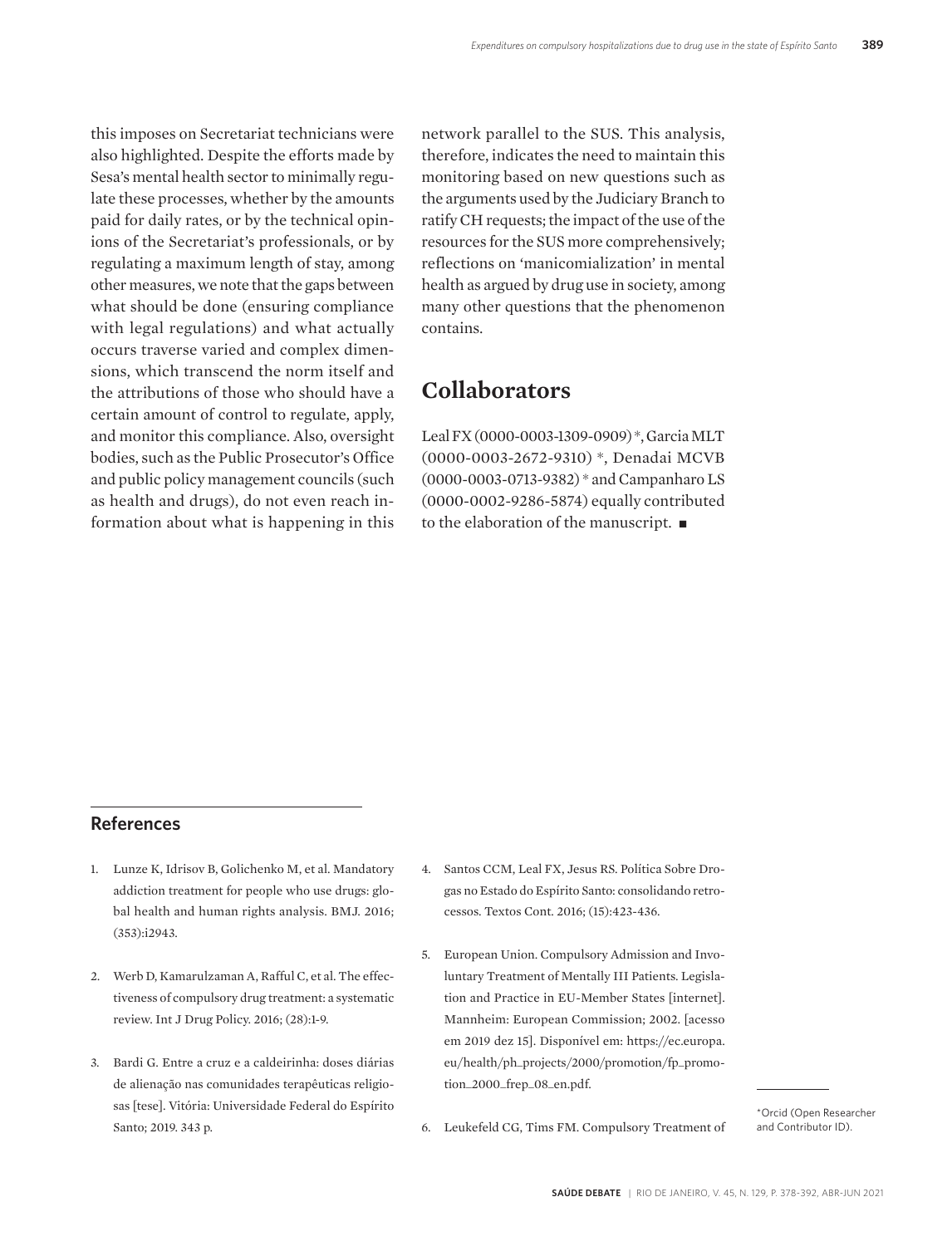Drug Abuse: Research and Clinical Practice. NIDA Research Monograph. 1988 [acesso em 2020 mar 29]; (86):236-51. Disponível em: https://www.researchgate.net/publication/20016323\_Compulsory\_ treatment\_A\_review\_of \_findings.

- 7. Brasil. Lei nº 10.216, de 6 de abril de 2001. Dispõe sobre a proteção e os direitos das pessoas portadoras de transtornos mentais e redireciona o modelo assistencial em saúde mental. Diário Oficial da União. 9 Abr 2001.
- 8. Coelho I, Oliveira MHB. Internação compulsória e crack: um desserviço à saúde pública. Saúde debate. 2014; 38(101):359-367.
- 9. Brasil. Lei nº 7210, de 11 de julho de 1984. Institui a Lei de Execução Penal. Diário Oficial da União. 11 Jul 1984.
- 10. Brasil. Lei nº 7209. Altera dispositivos do Decreto-Lei nº 2.848, de 7 de dezembro de 1940 – Código Penal, e dá outras providências. Diário Oficial da União. 11 Jul 1984.
- 11. Lima RCC. Uma história das drogas e do seu proibicionismo transnacional: relações Brasil – Estados Unidos e os organismos internacionais [tese]. Rio de Janeiro: Universidade Federal do Rio de Janeiro; 2009.
- 12. Barbosa RHS. Mulheres, reprodução e Aids: as tramas da ideologia na assistência à saúde de gestantes HIV+. [tese]. Rio de Janeiro: Escola Nacional de Saúde Pública Sergio Arouca, Fundação Oswaldo Cruz; 2001.
- 13. Guimarães TAA, Rosa LCS. A remanicomialização do cuidado em saúde mental no Brasil no período de 2010-2019: análise de uma conjuntura antirreformista. O Social em Questão. 2019 [acesso em 2020 mar 7]; 22(44):111-138. Disponível: http://osocialemquestao.ser.puc-rio.br/media/OSQ\_44\_art5.pdf.
- 14. Carvalho G. Gasto da união com saúde nos anos 1995- 2012. 2013. [acesso em 2013 ago 19]. Disponível em: https://darcisioperondi.com.br/gasto-da-uniao-com-

-saude-nos-anos-1995-2012-gilson-carvalho/.

- 15. Garcia MLT, Leal FX, Abreu CC. A Política Antidrogas brasileira: velhos dilemas. Psicologia e Sociedade. 2008; 20:267-276.
- 16. Departamento Intersindical de Assessoria Parlamentar. Radiografia do novo Congresso. Brasília, DF, 2018. [acesso 2019 dez 19]. Disponível em: https:// www.diap.org.br/index.php/publicacoes/finish/41- -radiografia-do-novo-congresso/4045-radiografia- -do-novo-congresso-legislatura-2019-2023-fevereiro-de-2019.
- 17. Basilio-Denadai MC. O processo de formulação da política sobre drogas no Brasil pelo Congresso Nacional [tese]. Rio de Janeiro: Universidade Federal do Rio de Janeiro; 2015. 343 p.
- 18. Brasil. Lei nº 13.840, de 5 de junho de 2019. Dispõe sobre o Sistema Nacional de Políticas Públicas sobre Drogas e as condições de atenção aos usuários ou dependentes de drogas e para tratar do financiamento das políticas sobre drogas. Diário Oficial da União. 5 Jun 2019.
- 19. Brasil. Lei nº 11.343, de 23 de agosto de 2006. Institui o Sistema Nacional de Políticas Públicas sobre Drogas – SISNAD; prescreve medidas para prevenção do uso indevido, atenção e reinserção social de usuários e dependentes de drogas; estabelece normas para repressão à produção não autorizada e ao tráfico ilícito de drogas; define crimes e dá outras providências. Diário Oficial da União. 24 Ago 2006.
- 20. Cislaghi JF. Privatização da saúde no brasil. Em Pauta. 2019; 43(17):60-73.
- 21. Salvador E. Fundo público e seguridade social no Brasil. São Paulo: Cortez; 2010.
- 22. World Health Organization. Innovation in deinstitutionalization: A WHO expert survey. Geneva; 2014.
- 23. Garcia MLT, Oliveira EA. An analysis of the Federal funding for mental health care in Brazil. Social Work in Health Care. 2017; (56):1-20.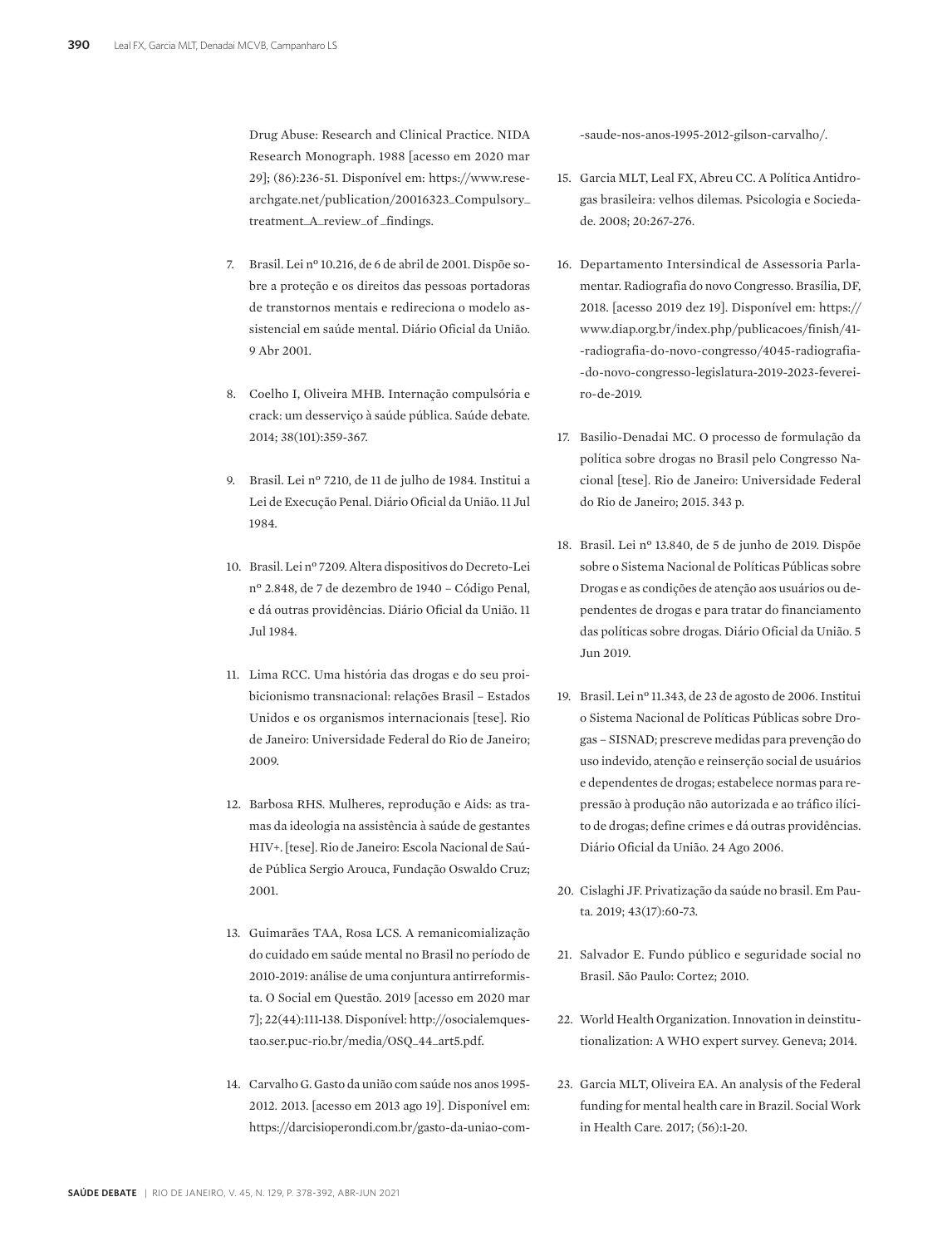- 24. Mendes AN, Carnut L. Capital, Estado, Crise e a Saúde Pública brasileira: golpe e desfinanciamento. SER Social. 2020; (22):9-32.
- 25. Barroco ML. Barbárie e neoconservadorismo: os desafios do projeto ético-político. Serv. Soc. Soc. 2011; (106):205-218.
- 26. Dallari SG. O Direito à Saúde. Revista Saúde Pública. 1988; 22(1):57-63.
- 27. Brasil. Constituição, 1988. Constituição da República Federativa do Brasil. Brasília, DF: Senado Federal; 1988.
- 28. Ventura M, Simas L, Pepe VLE, et al. Judicialização da saúde, acesso à justiça e a efetividade do direito à saúde. Physis Rev. Saúde Colet. 2010; 20(1):77-100.
- 29. Carvalho ER. Em busca da judicialização da política no Brasil: apontamentos para uma nova abordagem. Rev. Sociol. Polít. 2004; (23):115-126.
- 30. Lima TM. O direito à saúde revisitado entre os ideais da Constituição de 1988 e o drama jurídico atual. Rev. Inf. Legis. 2014 [acesso em 2020 mar 20]; 51(202):181-201. Disponível em: http://www2.senado.leg.br/bdsf/handle/id/503044.
- 31. Marques SB. Judicialização do direito à saúde. Revista de Direito Sanitário. 2008; 9(2):65-72.
- 32. Marques SB, Dallari SG. Garantia do direito social à assistência farmacêutica no Estado de São Paulo. Rev. Saúde Pública. 2007; 41(1):101-107.
- 33. Vieira FS, Zucchi P. Distorções causadas pelas ações judiciais à política de medicamentos no Brasil. Rev. Saúde Pública. 2007; 41(2):214-222.
- 34. Chieffi AL, Barata R. Judicialização da política pública de assistência farmacêutica e equidade. Cad. Saúde Pública. 2009 [acesso em 2020 abr 25]; 25(8):1839- 1849. Disponível em: https://www.scielo.br/pdf/csp/ v25n8/20.pdf.
- 35. Messeder AM, Osorio de Castro CGS, Luiza VL. Man-

dados judiciais como ferramenta para garantia do acesso a medicamentos no setor público: a experiência do Estado do Rio de Janeiro. Cad. Saúde Pública. 2005; 21(2):525-534.

- 36. Dias ER, Silva Junior GBJ. Evidence-Based Medicine in judicial decisions concerning right to healthcare. Einstein. 2016 [acesso em 2020 jan 19]; 14(1). Disponível em: http://www.scielo.br/scielo.php?script=sci\_ arttext&pid=S1679-45082016000100002.
- 37. Leivas PGC. Princípios de direito e de justiça na distribuição de recursos escassos. Rev. Bioética. 2006;  $14(1)$ .
- 38. Conselho Federal de Serviço Social. O estigma do uso de drogas. Série Assistente Social no combate ao preconceito. Brasília, DF: CFESS; 2016.
- 39. Andrade TM. Redução de danos: um novo paradigma? In: Tavares LA, Almeida ARB, Alves Filho AN, et al. Drogas: tempos, lugares e olhares sobre seu consumo. Salvador: EDUFBA; 2004. p. 87-95.
- 40. Espírito Santo. Portal da Transparência do Espírito Santo, Protest. [acesso em 2020 jan 19]. Disponível em: https://transparencia.es.gov.br.
- 41. Espírito Santo. Secretaria de Estado da Saúde. Portaria SESA nº 237-R, de 23 de dezembro de 2010. Estabelece que para requerer o Licenciamento Sanitário, inicial ou de renovação, os Estabelecimentos de Assistência à Saúde deverão protocolar o formulário estabelecido pela Secretaria de Estado da Saúde (SESA). [acesso em 2020 jan 19]. Disponível em: https://www.normasbrasil.com.br/norma/portaria-237- -2010-es\_126597.html.
- 42. Espírito Santo. Secretaria de Estado da Saúde. Portaria SESA nº 32-R, de 19 de junho de 2015. Dispõe sobre o processo de licenciamento sanitário de estabelecimentos/serviços de interesse da vigilância sanitária no Estado do Espírito Santo. 2015. [acesso em 2020 mar 20]. Disponível em: https://www.legisweb.com.br/legislacao/?id=285994.
- 43. Espírito Santo. Secretaria de Estado da Saúde. Por-